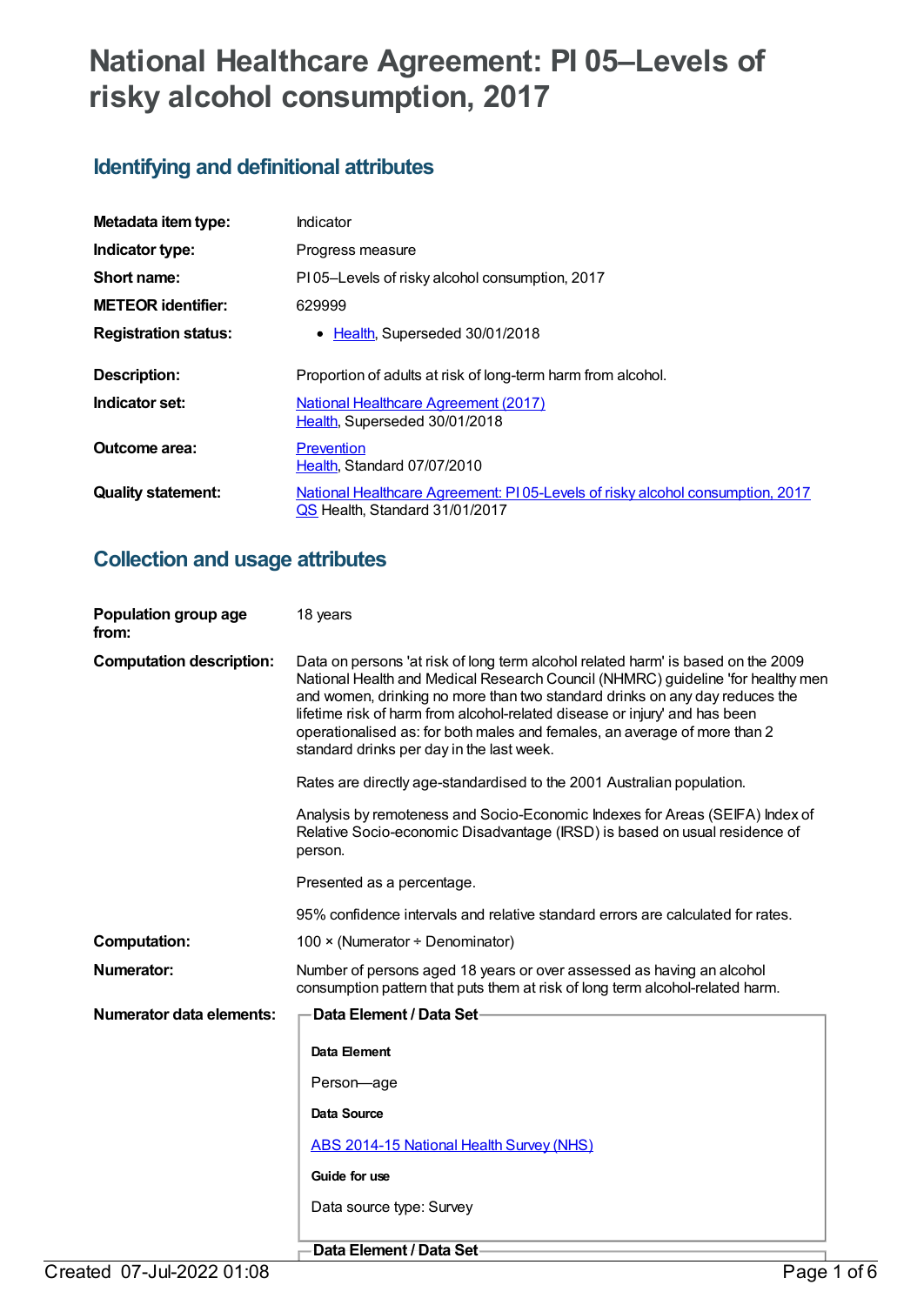#### **Data Element**

Person—alcohol consumption amount

**Data Source**

ABS [2014-15](https://meteor.aihw.gov.au/content/644695) National Health Survey (NHS)

**Guide for use**

Data source type: Survey

#### **Data Element / Data Set**

#### **Data Element**

Person—alcohol consumption frequency

**Data Source**

ABS [2014-15](https://meteor.aihw.gov.au/content/644695) National Health Survey (NHS)

**Guide for use**

Data source type: Survey

### **Data Element / Data Set**

**Data Element**

Person—age

**Data Source**

ABS 2014-15 National [Aboriginal](https://meteor.aihw.gov.au/content/644707) and Torres Strait Islander Social Survey (NATSISS)

#### **Guide for use**

Data source type: Survey

### **Data Element / Data Set**

#### **Data Element**

Person—alcohol consumption amount

#### **Data Source**

ABS 2014-15 National [Aboriginal](https://meteor.aihw.gov.au/content/644707) and Torres Strait Islander Social Survey (NATSISS)

#### **Guide for use**

Data source type: Survey

**Denominator:** Population aged 18 years or over.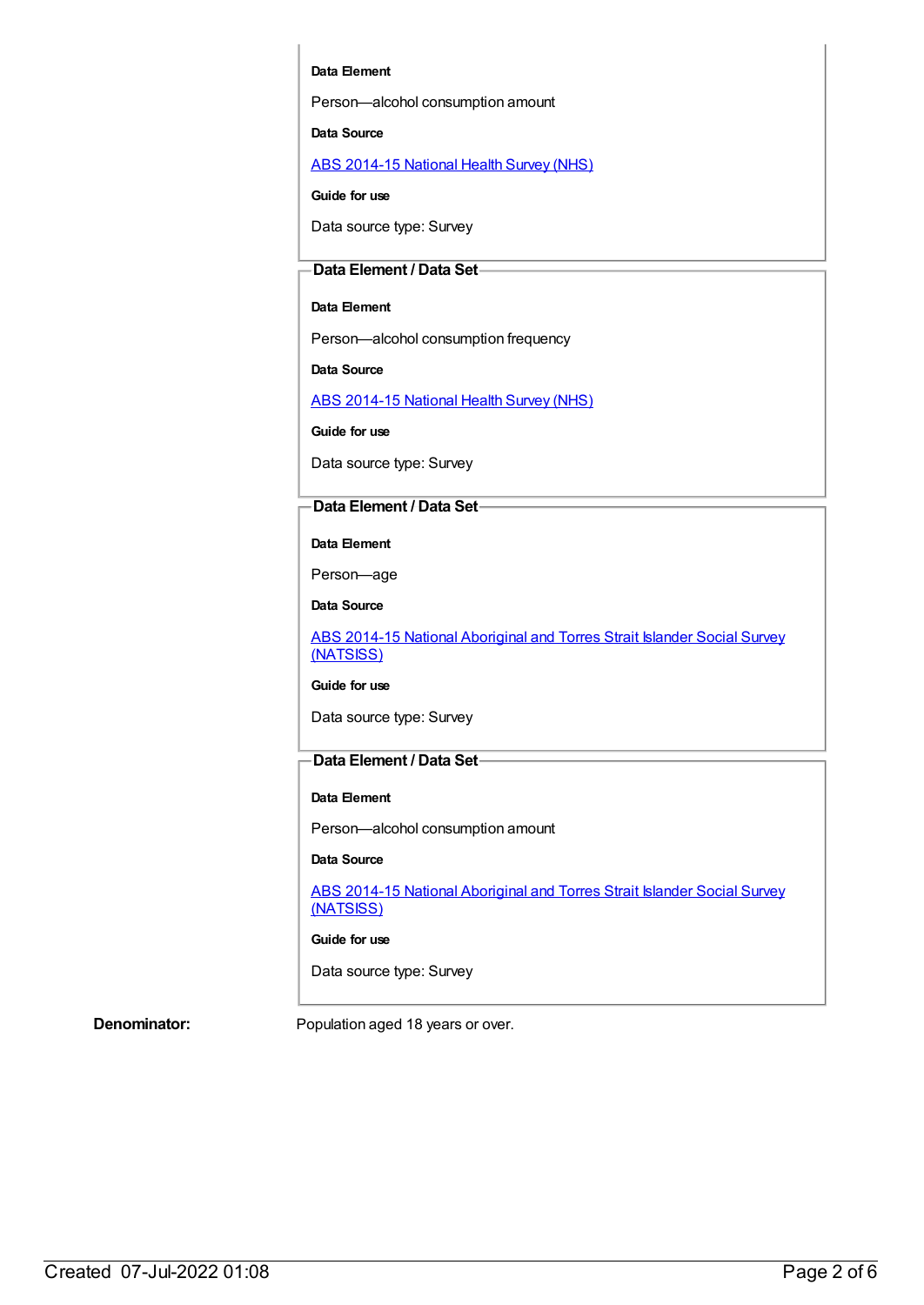| Denominator data           | Data Element / Data Set-                                                                                                                                                                                                                         |
|----------------------------|--------------------------------------------------------------------------------------------------------------------------------------------------------------------------------------------------------------------------------------------------|
| elements:                  | Data Element                                                                                                                                                                                                                                     |
|                            | Person-age                                                                                                                                                                                                                                       |
|                            | <b>Data Source</b>                                                                                                                                                                                                                               |
|                            | <b>ABS 2014-15 National Health Survey (NHS)</b>                                                                                                                                                                                                  |
|                            | Guide for use                                                                                                                                                                                                                                    |
|                            | Data source type: Survey                                                                                                                                                                                                                         |
|                            | Data Element / Data Set-                                                                                                                                                                                                                         |
|                            | Data Element                                                                                                                                                                                                                                     |
|                            | Person-age                                                                                                                                                                                                                                       |
|                            | Data Source                                                                                                                                                                                                                                      |
|                            | ABS 2014-15 National Aboriginal and Torres Strait Islander Social Survey<br>(NATSISS)                                                                                                                                                            |
|                            | Guide for use                                                                                                                                                                                                                                    |
|                            | Data source type: Survey                                                                                                                                                                                                                         |
| Disaggregation:            | 2014-15-State and territory, by:                                                                                                                                                                                                                 |
|                            | • sex by age (not reported)<br>• Indigenous status (non-Indigenous not reported)<br>• remoteness (Australian Statistical Geography Standard (ASGS) Remoteness<br>Structure)<br>• 2011 SEIFA IRSD quintiles<br>• disability status (not reported) |
|                            | 2014-15-Nationally, by (all not reported):                                                                                                                                                                                                       |
|                            | • sex by remoteness (ASGS Remoteness Structure).<br>• 2011 SEIFA IRSD deciles.<br>• remoteness (ASGS Remoteness Structure) by 2011 SEIFA IRSD deciles.                                                                                           |
|                            | Some disaggregation may result in numbers too small for publication.                                                                                                                                                                             |
| <b>Disaggregation data</b> | Data Element / Data Set-                                                                                                                                                                                                                         |
| elements:                  | Data Element                                                                                                                                                                                                                                     |
|                            | Person-age                                                                                                                                                                                                                                       |
|                            | Data Source                                                                                                                                                                                                                                      |
|                            | ABS 2014-15 National Health Survey (NHS)                                                                                                                                                                                                         |
|                            | Guide for use                                                                                                                                                                                                                                    |
|                            | Data source type: Survey                                                                                                                                                                                                                         |
|                            | Data Element / Data Set-                                                                                                                                                                                                                         |
|                            | Data Element                                                                                                                                                                                                                                     |
|                            | Person-area of usual residence                                                                                                                                                                                                                   |
|                            | Data Source                                                                                                                                                                                                                                      |
|                            | ABS 2014-15 National Health Survey (NHS)                                                                                                                                                                                                         |
|                            | Guide for use                                                                                                                                                                                                                                    |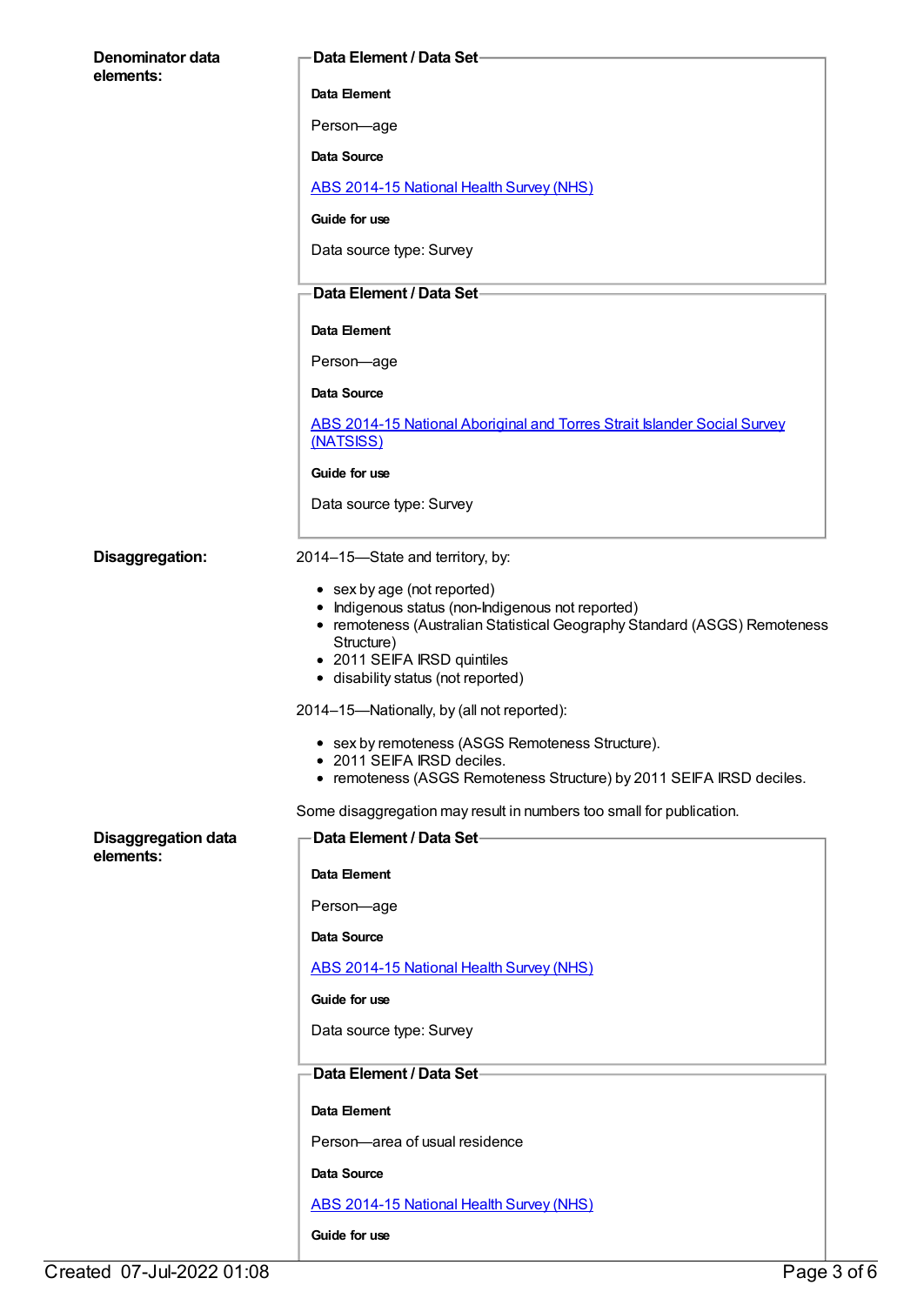Data source type: Survey Used for disaggregation by state/territory, remoteness and SEIFA IRSD

#### **Data Element / Data Set**

#### **Data Element**

Person—disability status

**Data Source**

ABS [2014-15](https://meteor.aihw.gov.au/content/644695) National Health Survey (NHS)

**Guide for use**

Data source type: Survey

### **Data Element / Data Set**

#### **Data Element**

Person—Indigenous status

**Data Source**

ABS [2014-15](https://meteor.aihw.gov.au/content/644695) National Health Survey (NHS)

**Guide for use**

Data source type: Survey

#### **Data Element / Data Set**

**Data Element**

Person—area of usual residence

**Data Source**

ABS 2014-15 National [Aboriginal](https://meteor.aihw.gov.au/content/644707) and Torres Strait Islander Social Survey (NATSISS)

#### **Guide for use**

Data source type: Survey Used for disaggregation by state/territory

**Comments:** Most recent data available for 2017 National Healthcare Agreement performance reporting: 2014–15 (total population, non-Indigenous: NHS); 2014–15 (Indigenous only: NATSISS).

> National Aboriginal and Torres Strait Islander Social Survey (NATSISS) or National Aboriginal and Torres Strait Islander Health Survey (NATSIHS) data may be used for analysis, dependent upon which survey is most recent.

Data on persons 'at risk of long term alcohol related harm' had previously been defined according to the 2001 NHMRC guidelines: for males, an average of more than 4 standard drinks per day in the last week, and for females, an average of more than 2 standard drinks per day in the last week.

## **Representational attributes**

| <b>Representation class:</b> | Percentage |
|------------------------------|------------|
| Data type:                   | Real       |
| Unit of measure:             | Person     |
| Format:                      | N[N].N     |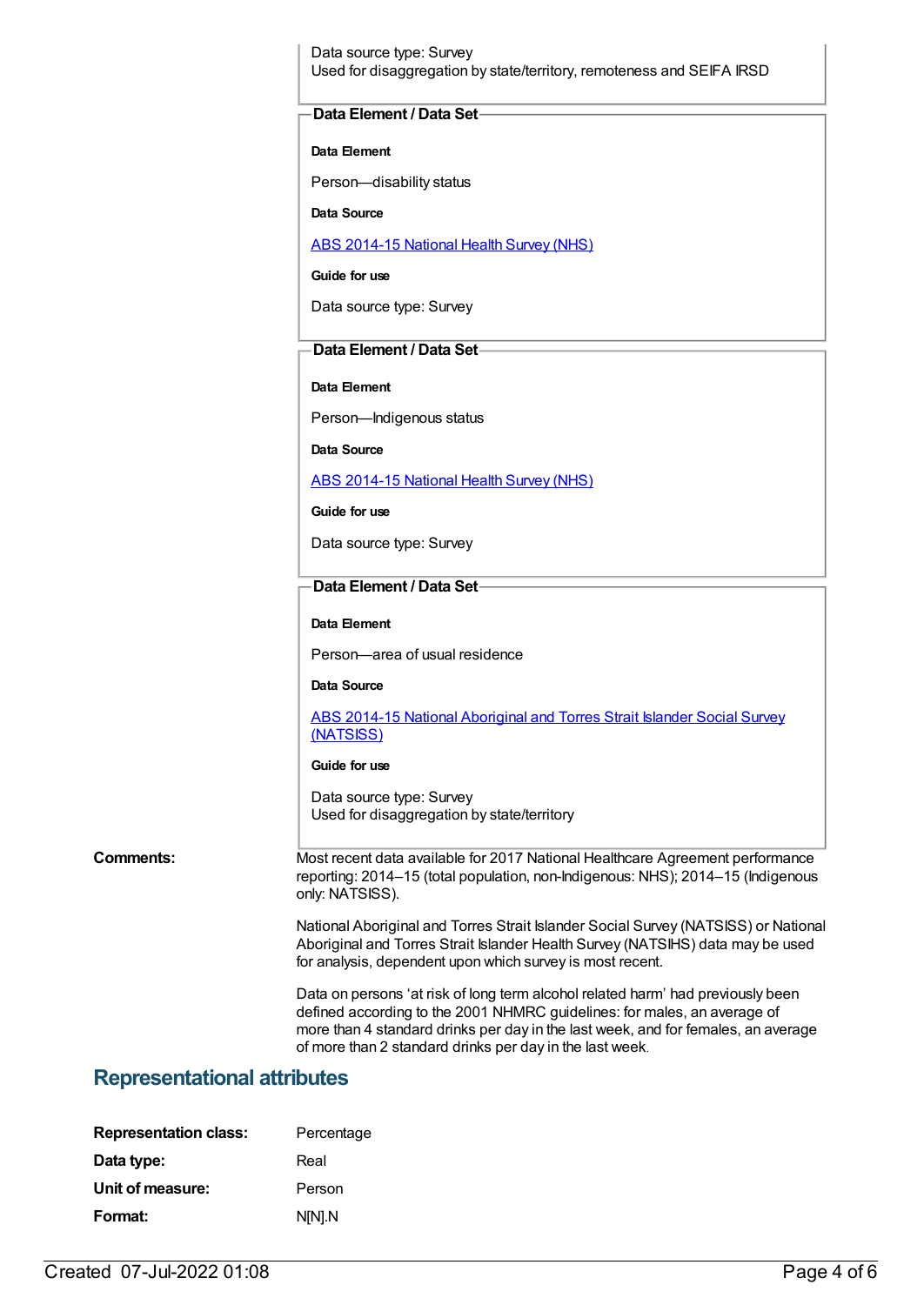## **Indicator conceptual framework**

**Framework and dimensions: Health [behaviours](https://meteor.aihw.gov.au/content/392579)** 

## **Data source attributes**

| Data sources: | Data Source                                                                           |
|---------------|---------------------------------------------------------------------------------------|
|               | ABS 2014-15 National Health Survey (NHS)                                              |
|               | <b>Frequency</b>                                                                      |
|               | Every 3 years                                                                         |
|               | Data custodian                                                                        |
|               | <b>Australian Bureau of Statistics</b>                                                |
|               | Data Source                                                                           |
|               | ABS 2014-15 National Aboriginal and Torres Strait Islander Social Survey<br>(NATSISS) |
|               | <b>Frequency</b>                                                                      |
|               | Every 6 years                                                                         |
|               | Data custodian                                                                        |
|               | <b>Australian Bureau of Statistics</b>                                                |

## **Accountability attributes**

| <b>Reporting requirements:</b>                         | National Healthcare Agreement                                                                             |
|--------------------------------------------------------|-----------------------------------------------------------------------------------------------------------|
| <b>Organisation responsible</b><br>for providing data: | Australian Bureau of Statistics                                                                           |
| collection required:                                   | <b>Further data development /</b> Specification: Final, the measure meets the intention of the indicator. |

**Source and reference attributes**

# **Relational attributes**